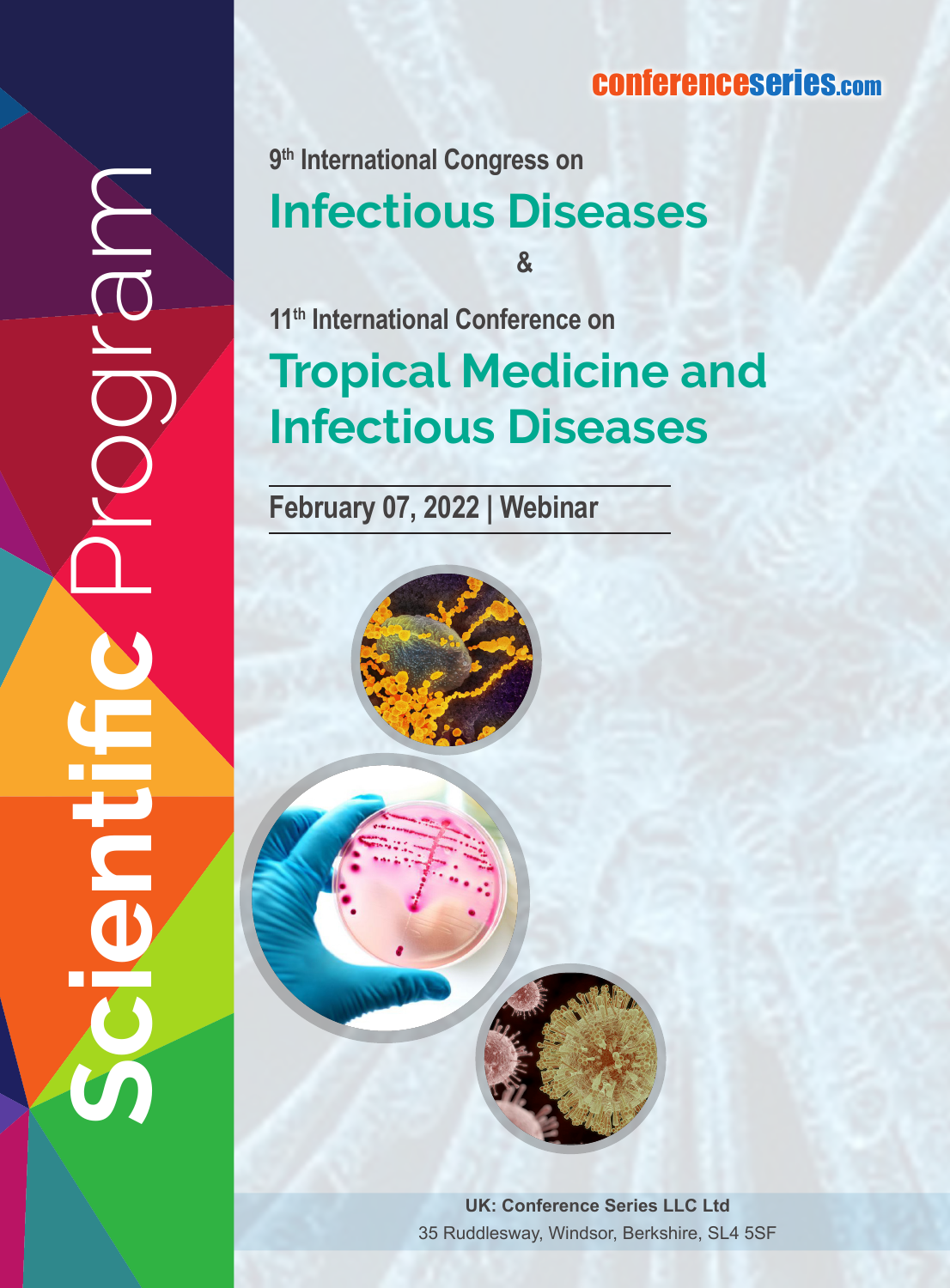**\*\*\*Sessions will be hosted in GMT+1 (UK Timings)\*\*\*** 

### **Opening Ceremony**

### **09:50-10:00 Introduction**

**Sessions: Infectious Diseases | STD and Contact Diseases | Neglected Tropical Diseases | Clinical Tropical Medicine | Tropical Diseases in Animals | Microbiology | Major Infectious Diseases**

| 10:00-10:30 | Title: Evaluation of the incidence of co-infections of Hepatitis B and/or Hepatitis C in HIV<br>seropositive patients and the effect of Highly Active Anti-retroviral Therapy (HAART) on liver<br>functions and presence of oral mucosal pathologies<br>Swapna Amod Patankar, Bharati Vidyapeeth Deemed University, India |  |
|-------------|---------------------------------------------------------------------------------------------------------------------------------------------------------------------------------------------------------------------------------------------------------------------------------------------------------------------------|--|
| 10:30-11:00 | Title: Innate immune response of interferon $\beta$ against SARS-CoV-2 infection<br>Suresh Kumar Kali, Bharathidasan University, India                                                                                                                                                                                    |  |
| 11:00-11:30 | Title: A future without antibiotics! are we ready for it?<br>Aisha Alamri, Imam Abdulrahman Bin Faisal University, Saudi Arabia                                                                                                                                                                                           |  |
| 11:30-12:00 | Title: Serological evidence of dengue fever and its associated factors in health facilities in the<br>borena zone, South Ethiopia<br>Eshetu Nigussie, Madda Walabu University, Ethiopia                                                                                                                                   |  |
| 12:00-12:30 | Title: Human papilloma virus genotypes in the saliva samples of HIV sero-positive patients<br>Swapna Amod Patankar, Bharati Vidyapeeth Deemed University, India                                                                                                                                                           |  |
|             | Refreshment Break: 12:30-12:50                                                                                                                                                                                                                                                                                            |  |
|             |                                                                                                                                                                                                                                                                                                                           |  |
| 12:50-13:20 | Title: Role of tumor necrosis factor $\beta$ polymorphism in Hepatitis C virus related chronic liver<br>diseases<br>Amr Mohamed Zaghloul, Sohag University, Egypt                                                                                                                                                         |  |
| 13:20-13:50 | Title: Country ownership and integration of neglected tropical diseases programme in Rwanda:<br>Road towards their elimination and reaching sustainable development goals<br>Jean Bosco Mbonigaba, Rwanda Biomedical Centre, Rwanda                                                                                       |  |
| 13:50-14:20 | Title: The climate drivers of malaria sseasonality and their relative importance in sub-saharan Africa<br>Edmund Ilimoan Yamba, Kwame Nkrumah University of Science and Technology, Ghana                                                                                                                                 |  |